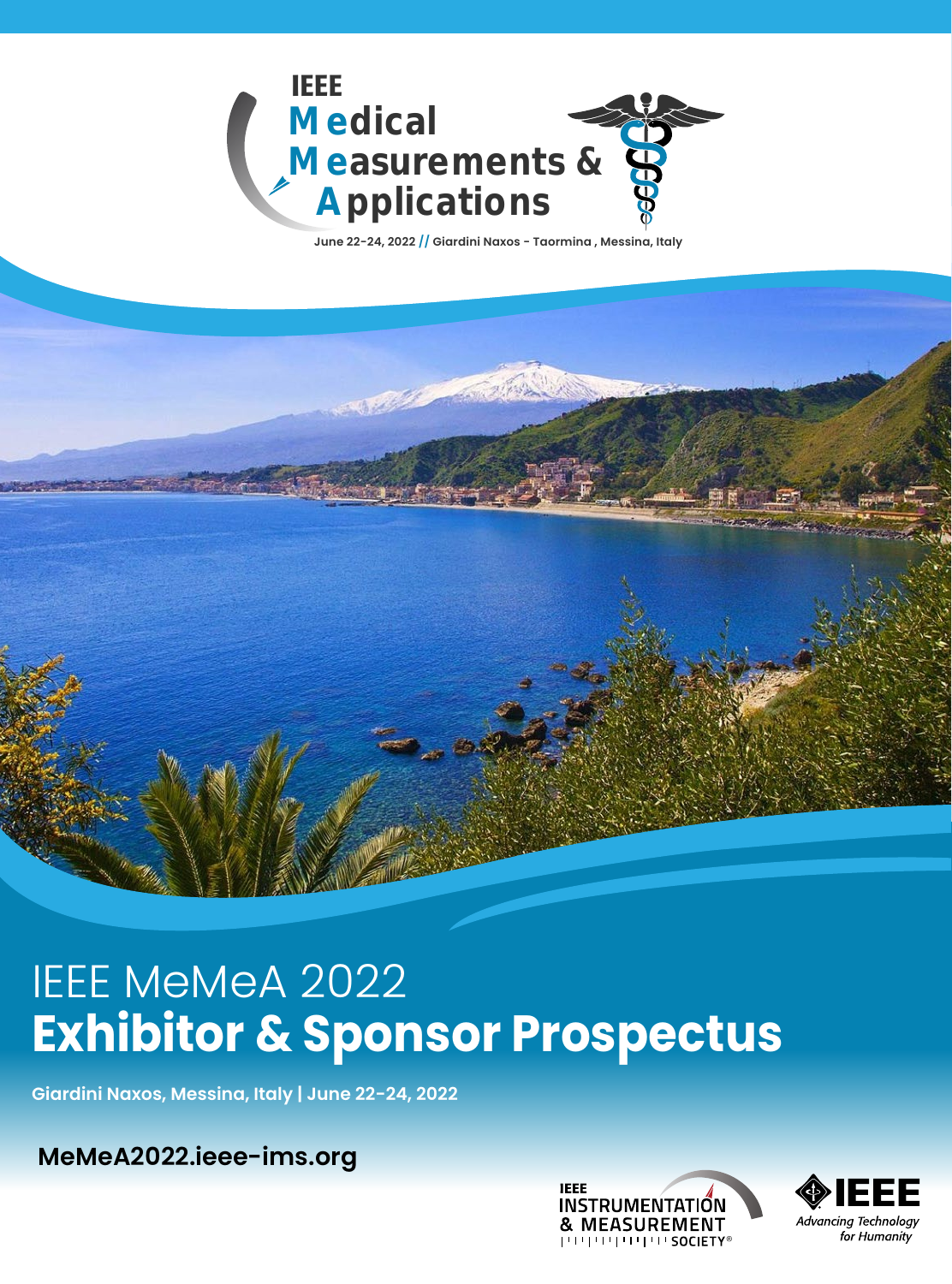

# **Exhibitor and Sponsor Prospectus**

The IEEE MeMeA – International Symposium on Medical Measurements and Applications deals with all the aspects of interactions among the worlds of the instrumentation and measurement, bio-engineering, material science, chemical and biological measurements, and the medical field. The symposium enables researchers, medical doctors and technicians to exchange ideas and information, make connections and collaborations and update innovation on health care systems and diagnostics in medicine.

The IEEE MeMeA conference will take place in Giardini Naxos, Messina, Italy; the event gathers every year more than 100 international attendees including delegates from academia, undergraduate, graduate, and Ph.D. students, researchers and professionals from the industry with different technology backgrounds.

This event is the premier opportunity for companies to reach the global thought leaders in instrumentation and measurement - to market products and services to engineers developing instrumentation and control systems and academic researchers developing the next generation of sensors, measurement techniques, and standards.

MeMeA 2022 will offer a prominent exhibition area closely integrated with all of the social and technical conference activities including coffee breaks, poster sessions, special sessions on industry papers, and tutorial sessions. Your exhibit booth will be visible and central to all attendees throughout the conference.

In addition to the opportunity to exhibit, several Promotional Items allow companies to demonstrate their technical leadership and support of the Conference. Please have a look at the following table with fees and benefits for Patrons and Exhibitors. Those interested should contact the conference manager **Kerstin Bonicard** *[\(kbonicard@conferencecatalysts.com](mailto:kbonicard%40conferencecatalysts.com?subject=))* for forms and contracts.





#### **Information Contact**

**Kerstin Bonicard** Conference Manager IEEE MeMeA 2022

✉ [kbonicard@conferencecatalysts.com](mailto:kbonicard%40conferencecatalysts.com?subject=) ☎ +1 352 872 5544 \*122 (352) 872 5545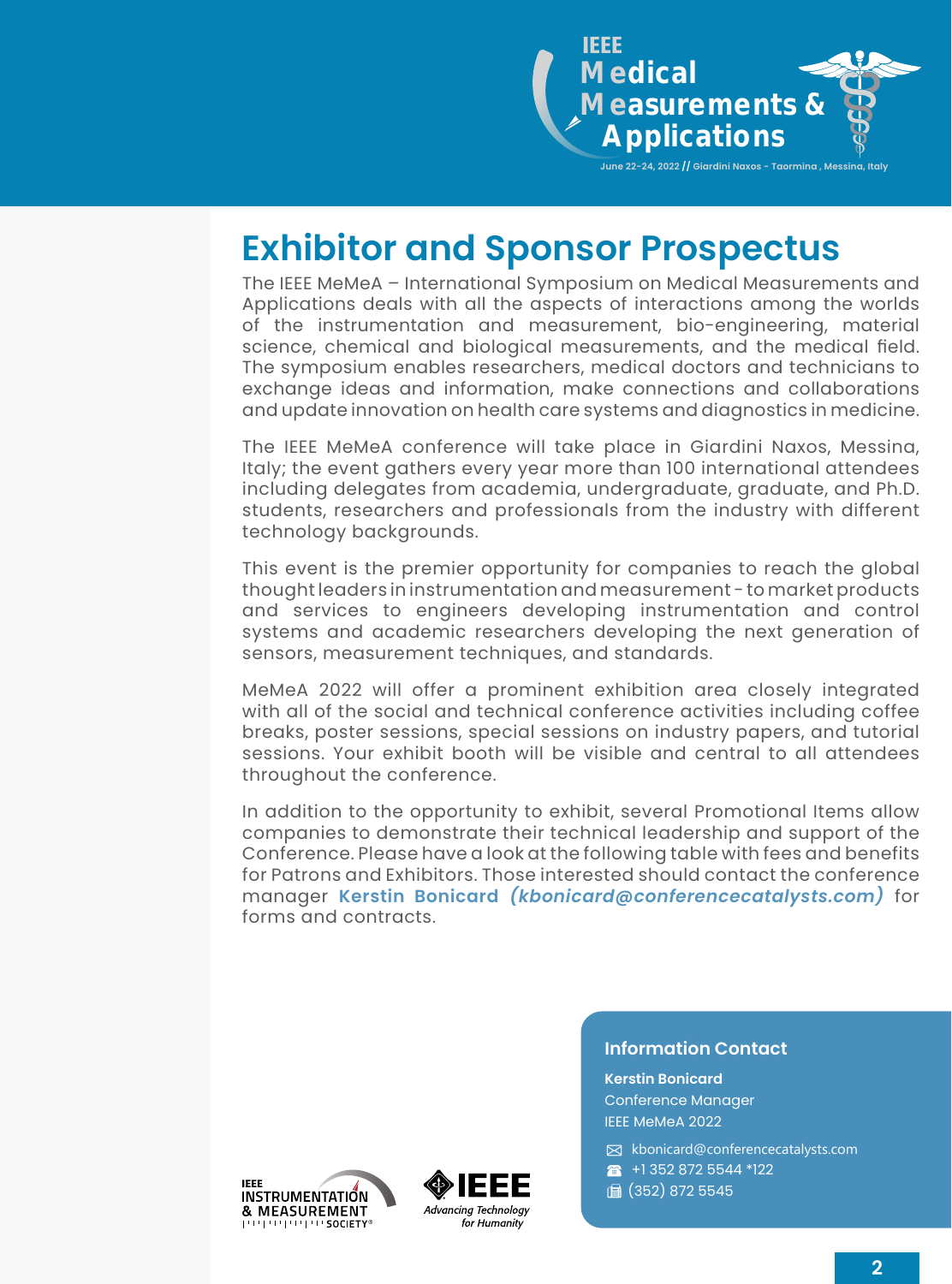

### **Benefits for Exhibitors and Patrons**

| <b>Benefits</b>                                                                     | <b>Exhibitor</b> | <b>Patron</b> | <b>Silver</b><br><b>Patron</b> | <b>Gold</b><br><b>Patron</b> | <b>Platinum</b><br>Patron |
|-------------------------------------------------------------------------------------|------------------|---------------|--------------------------------|------------------------------|---------------------------|
| <b>Promotion on Event Signage</b>                                                   |                  |               |                                |                              |                           |
| Logo on Website and in<br><b>Conference Program</b>                                 |                  |               | $\blacktriangledown$           |                              |                           |
| <b>Complimentary Registrations</b>                                                  |                  |               |                                | $\mathbf 2$                  | 3                         |
| Identified on signs during<br>conference                                            |                  |               |                                |                              |                           |
| <b>Advertisement in Conference</b><br>Program                                       |                  |               |                                | <b>Half Page</b>             | <b>Full Page</b>          |
| <b>Exhibition booth</b>                                                             |                  |               |                                |                              |                           |
| Minimum Level of Support (Includes total<br>Patronships and Exhibit Booth Purchase) | \$1,500          | \$2,000       | \$3,000                        | \$5,000                      | \$7,000                   |

*\* All rates are shown in USD*

### **For More Information**

If your company would like to be an exclusive sponsor or if you do not see the opportunity you are interested in, please contact the IEEE MeMeA 2022 Conference Manager.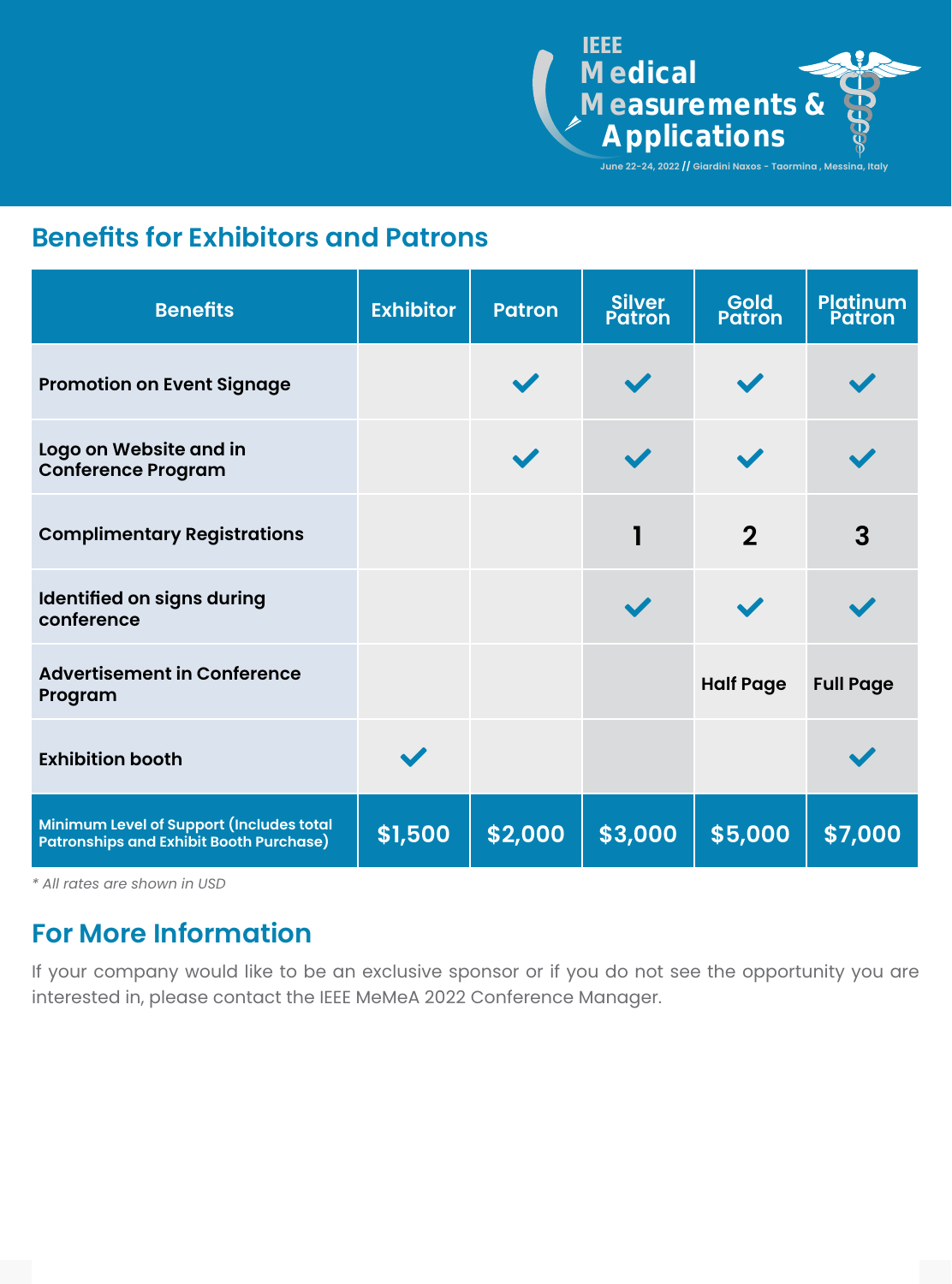## **Exhibit Space & Sponsor Application/Contract**

IEEE l 9 **Medical Measurements & Applications June 22-24, 2022 // Gi** 

> Please read this contract carefully and print or type all information requested.

Complete, sign and send to:

**Kerstin Bonicard**

**2**

**1**

Application is hereby made to IEEE MeMeA 2022 (hereinafter termed "Exhibit Management") for exhibit space at the above-named conference. This Application when accepted by Exhibit Management, together with the Exhibition Rules and Regulations as listed on the following pages, will constitute your contract with Exhibit Management for exhibit space, as indicated by the Conference Manager signature on this Application or

| acknowledgment by email.                                                                             |                                         | <b>Conference Manager</b>                                                                                             |  |  |  |  |
|------------------------------------------------------------------------------------------------------|-----------------------------------------|-----------------------------------------------------------------------------------------------------------------------|--|--|--|--|
| <b>Exhibitor &amp; Patron Options</b><br>Platinum<br>Silver<br>Gold<br>\$3,000<br>\$7,000<br>\$5,000 | Exhibit<br>Patron<br>\$1,500<br>\$2,000 | <b>IEEE MeMeA 2022</b><br>$\boxtimes$ kbonicard@conferencecatalysts.com<br>(352) 872-5544 Ext 122<br>圖 (352) 872 5545 |  |  |  |  |
| <b>Company Information</b>                                                                           |                                         |                                                                                                                       |  |  |  |  |
| Company Name                                                                                         |                                         |                                                                                                                       |  |  |  |  |
| <b>Mailing Address</b>                                                                               |                                         |                                                                                                                       |  |  |  |  |
| City<br>State                                                                                        | Zip Code                                | Country                                                                                                               |  |  |  |  |
| Phone                                                                                                | Web                                     |                                                                                                                       |  |  |  |  |
| I have read and agree to the terms and conditions of this contract.                                  |                                         |                                                                                                                       |  |  |  |  |

**SIGNATURE** | Date **Contact Information** Print Name  $\qquad$  Title

### Name Email Phone Fax **Fax Executive Contract Contract Contract Contract Contract Contract Contract Contract Contract Contract Contract Contract Contract Contract Contract Contract Contract Contract Contract Contract Contract Contract** Mailing Address **Payment Information** Check Bank Transfer American Express Visa MasterCard Card Number Security Code\* Expiration Date \* The Credit Card Security Code, or Card Code, is a three- or four-digit security code that is printed on the back of credit cards (or on the front for American Express cards) in reverse italics in the card's signature panel. Billing Address **Payment is due within 30 days of receipt of contract submission. Please make checks payable to: IEEE MeMeA 2022** City | Country | State | Country | Zip Code | Country | Country City | Country | State | Country | Zip Code | Country | Country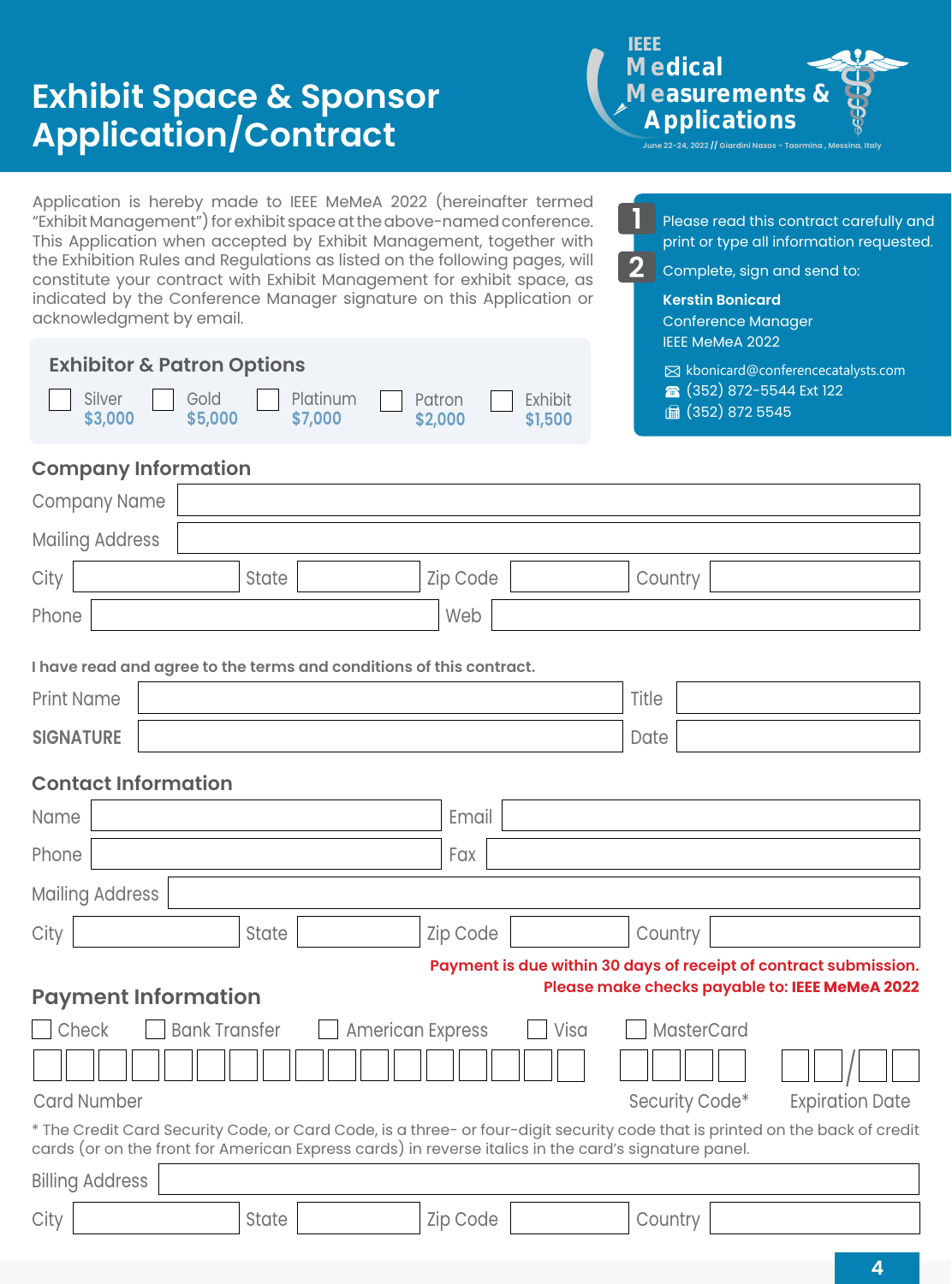

### **Terms and Conditions**

#### **Admission**

Exhibits will be open free of charge to exhibitors (1 representative per booth) and conference registrants. For additional booth staff and those who wish to attend the Exhibits only, there will be a \$50 per day charge, which will include entrance to the exhibit area, coffee breaks and lunch. Exhibit Management reserves the right to refuse admission to any person(s) including children of exhibitors and visitors, in the interest of safety and welfare of those persons and the exhibitors.

#### **Advertising Matter**

The Exhibitor may, at his discretion, distribute handbills or other printed advertising matter from his exhibit. In the event of any complaint resulting from such distribution, the matter shall be referred to Exhibit Management for disposition.

#### **Allocations and Cost**

The cost of individual exhibits is indicated on the contract. Exhibit management will assign exhibits according to the date the application was received and to applicant's sequence of choices, in the event applicant's choices of exhibit spaces is not available. Exhibit management will assign other space, with the understanding that applicant may accept or refuse in writing this assignment, immediately afterward. If desired, the applicant may provide Exhibit Management with a list of competitors whose assignment should not be near that of the applicant. Exhibit Management will observe such requests, within the bounds of reason.

#### **Cancellations**

It is agreed that in event of cancellation, Exhibit Management shall have the right to retain as a cancellation fee all amounts then paid by exhibitor (and due from him) up to the time of cancellation pursuant to the "Billing and Schedule of Payments" section of the Application for Exhibit Space.

#### **Electrical and Decoration Services**

Electrical wiring or power and decorator services are available only through the Official Electrician (as designated by Exhibit Management) and the Official Decorator (as designated by Exhibit Management). Further information will be issued later.

#### **Electrical Fittings and Electricity Supply**

Lighting, lighting mains, power plugs, power mains and motors are available at charges listed in the exhibitor kit. The exhibitor may provide his own electrical fittings, and they shall be installed by the Official Contractors (as designated by Exhibit Management) at reasonable charges, an estimate of which shall be give to the exhibitor beforehand.

#### **Electrical Safety**

All wiring on displays or display features must conform to the minimum standards established by various governmental agencies and standard fire inspection ordinances. All display wiring must exhibit the seal and or such other seals of official approving agencies as may be required at the site of the exhibition.

#### **Employment Exhibits**

Exhibits for the purpose of soliciting prospective employees, or employee-recruiting activity of any kind is specifically prohibited.

#### **Exhibit Space Assignment and Allocations**

It is understood that Exhibit Management reserves the right, in the interests of optimum traffic control and exhibit exposure, to relocate those exhibits which may be affected by a change in the floor plan. Such change would not be made unless deemed absolutely necessary. Exhibit Management also agrees to advise exhibitors and service contractors if such change is necessary. Exhibit Management determination with respect to assignment of exhibit space is to be binding on all parties.

#### **Exhibit Cleaning**

Exhibitors must make arrangements for their exhibit to be kept clean and free from accumulated rubbish to the satisfaction of Exhibit Management. All materials for disposal of waste must be deposited in the gangway for clearance before the Exhibition opens.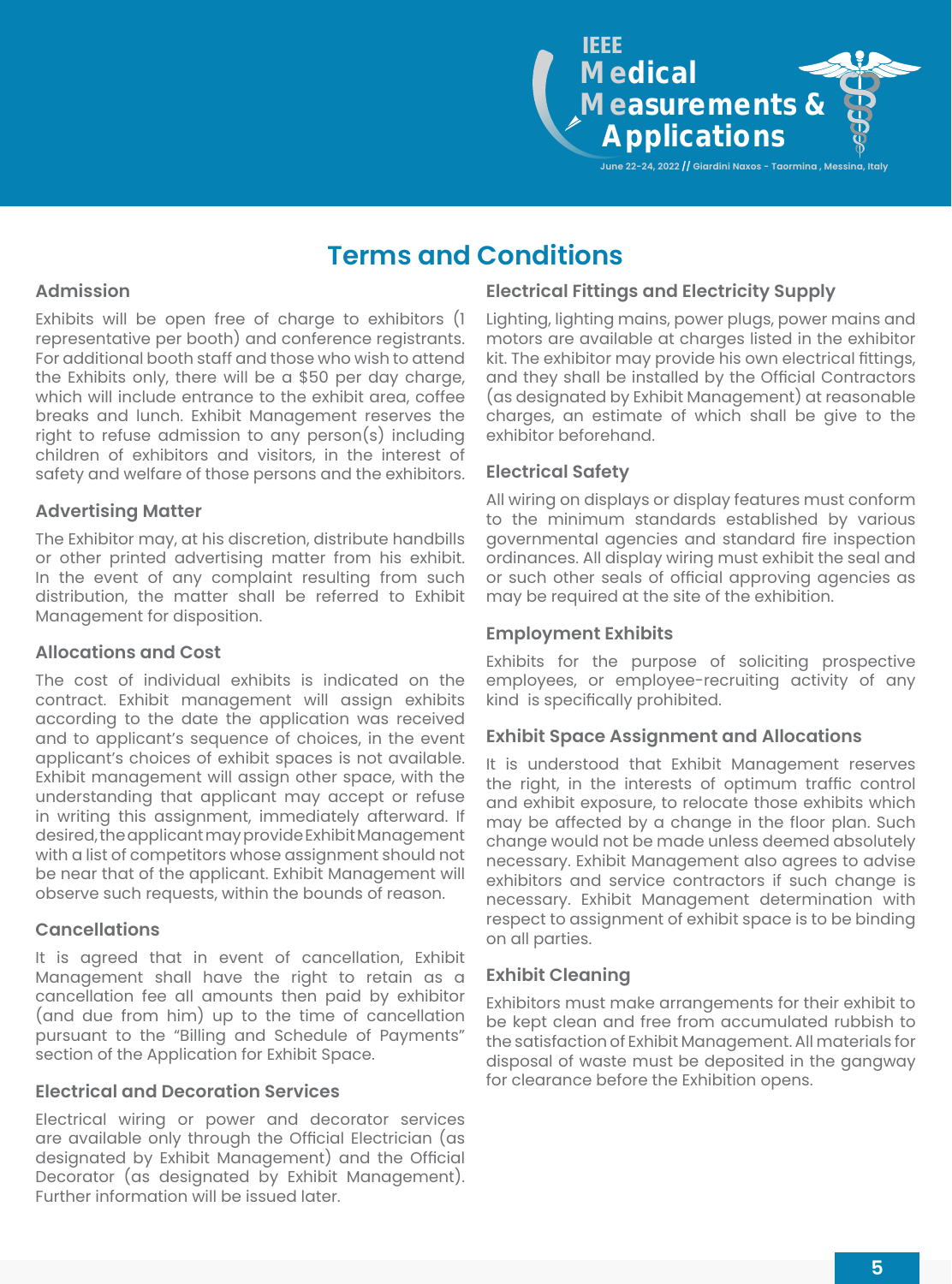**Medical Measurements & Applications** IEEE

**June 22-24, 2022 // Giardini Naxos - Taormina , Messina, Italy**

### **Terms and Conditions**

#### **Exhibits and Appliances**

Common sense governs the kind of exhibits permitted at the Exhibition. Attractive, informative and attention-getting exhibitions are encouraged. Exhibition dimensions shall generally conform to exhibit practices of the country in which the Exhibition is held, and specific dimensions and restrictions shall be specified in the Official Exhibitors' Kit supplied by Exhibit Management. In no event however, shall any exhibit interfere with any neighboring exhibit in the judgment of Exhibit Management. The exhibitor shall not display in his exhibit any products not described on the Application for exhibit space.

#### **Exhibitors**

Exhibits will be limited to those companies or other entities offering materials, products, or services of specific interest to registrants. Exhibit Management reserves the right to determine the eligibility of any product for display. Exhibiting manufacturer's representatives and/or distributors must list their participating principals as the exhibitors of record. Representation of more than two principals per single booth (8' X 10') is expressly prohibited.

#### **Exhibitors Management Responsibility**

Exhibit Management agrees to render reasonable assistance to exhibitors, to keep them informed, to provide them with available promotional material for their own use, including complimentary exhibit passes, to present a technically competent program of events, and to promote attendance of the Exhibition through accepted means of advertising, public relations, publicity, direct mail, etc. Each exhibitor will receive application blanks for exhibitor badges for his own qualified personnel in attendance at the exhibit.

#### **Insurance**

Exhibitors are advised to see that their regular company insurance includes extraterritorial coverage, that they have their own theft, public liability and property damage insurance. Exhibit Management and all organizations and individuals who are employed by or associated with it in connection with the Exhibition will not be responsible for injury or damage that may occur to an exhibitor or his employees or agents nor to the safety of any exhibit or other property against robbery, fire, accident or any other destructive causes.

#### **Labor**

Exhibitors must employ union labor where required. Union labor, if required, will be made available.

#### **Liability**

Exhibit Management and all organizations and individuals who are employed by or associated with it in connection with this Exhibition will not be responsible and shall be held harmless by all exhibitors for damage or loss resulting from fire, theft or any other cause whatsoever, including accident or injury to exhibitors, their employees and agents, the public and others. The exhibitor agrees to pay promptly for any and all damages to the exhibition building or its equipment incurred through carelessness or otherwise of exhibitor or his employees or agents.

#### **Losses**

Exhibit Management cannot take responsibility for damage to exhibitor's property or lost shipments either coming in or going out nor for moving costs. Damage to inadequately packed property is exhibitor's own responsibility. If exhibit fails to arrive, exhibitor is nevertheless responsible for exhibit space rental. Exhibitors are advised to insure against these risks.

#### **Personnel and Attire**

Exhibit Management reserves the right to determine whether the character and/or attire of booth personnel is acceptable and in keeping with the best interests of exhibitors and the exhibition. Further, exhibitors expressly agree that they and their personnel will not entertain in the private rooms in the official venue during business hours of the conference and exhibition.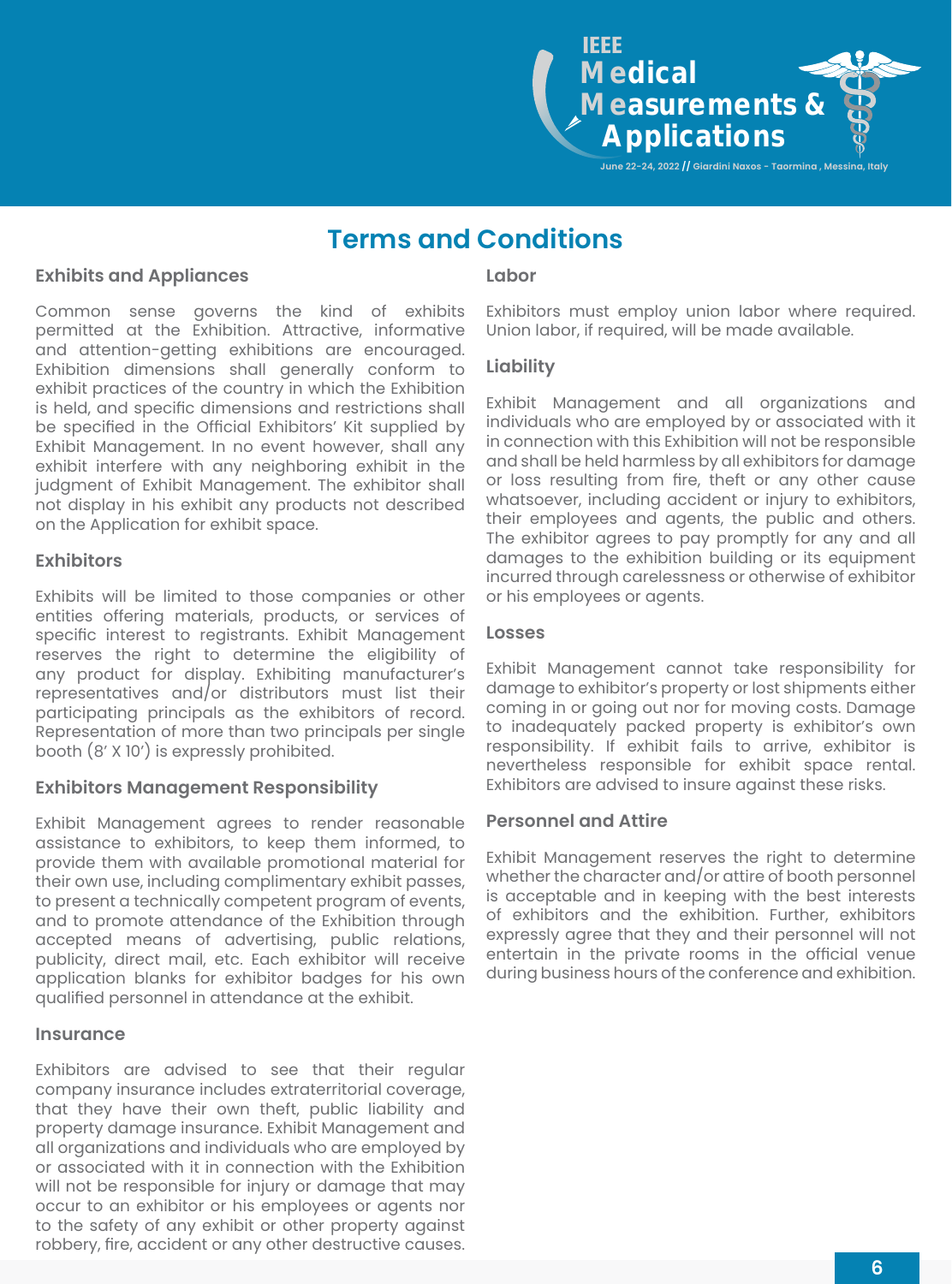

### **Terms and Conditions**

#### **Photography**

The photographic rights for the Exhibition are reserved to Exhibit Management, and photography in the Exhibition required by exhibitors can be farmed out at moderate charges by the Official Photographers (as designated by Exhibit Management) if desired. Exhibitors wishing to make their own arrangement for the photographing of their exhibit must apply to the Exhibit Management, whose permission shall not be unreasonably withheld.

#### **Rejected Displays**

The exhibitor agrees that his exhibit shall be admitted herein and shall remain from day to day solely in strict compliance with the rules and regulations herein laid down. Exhibit Management reserves the right to reject, eject or prohibit any exhibit in whole or in part, or any exhibitor or his representatives with or without giving cause. If cause is not given, liability shall not exceed the return to the exhibitor of the amount of the exhibit space price unearned based on the number of days of the exhibit remaining at the time of ejection. If an exhibit or exhibitor is rejected for violation of these rules and regulations or for any other stated reason, no return of exhibit space shall be made.

#### **Responsibility Clause**

Exhibitor assumes responsibility and agrees to indemnify and defend the MeMeA and the Venue and their respective employees and agents against any claims or expenses arising out of the use of the exhibition premises. The Exhibitor understands that neither the MeMeA nor the Hotel maintain insurance covering the Exhibitor's property and it is the sole responsibility of the Exhibitor to obtain such insurance.

#### **Right of Possession**

During the term of this agreement and so long as the property of the contracted exhibitor is on the premises of the exhibition site or its vicinity, the MeMeA shall have the right of possession to all goods, wares and merchandise on exhibition. Such right to possession shall be superior to that of any person other than the contracted exhibitor.

#### **Safety and Fire Laws**

Exhibitors must strictly observe all applicable fire and safety laws of the venue. Cloth decorations must be flameproof. Wiring must comply with local Fire Department and Underwriters' Rules. Smoking in exhibits is forbidden. Crowding will be restricted. Exhibits may not block aisles and fire exits. No decorations of paper, pine boughs, leafy decorations or tree branches are allowed. Acetate and most rayon drapes are not flameproof, and may be prohibited. No storage behind exhibits is provided or permitted.

#### **Shell Scheme or Rental Display Cancellations**

In the event of a cancellation for the construction of a shell scheme structure or rental display, full refund of any monies paid for such construction shall be made, provided the cancellation is filed with Exhibit Management at least ten (10) business days prior to the first day of the Exhibition.

#### **Sound Level and Odors**

Mechanical or electrical devices, which produce sound and/or objectionable odors, must be operated so as not to prove disturbing to other exhibitors. Exhibit Management reserves the right to determine the acceptable sound level and odors in all such instances.

#### **Sub-Leasing**

Exhibitors may not permit other manufacturers to use their space or any part thereof, without express written permission of Exhibit Management.